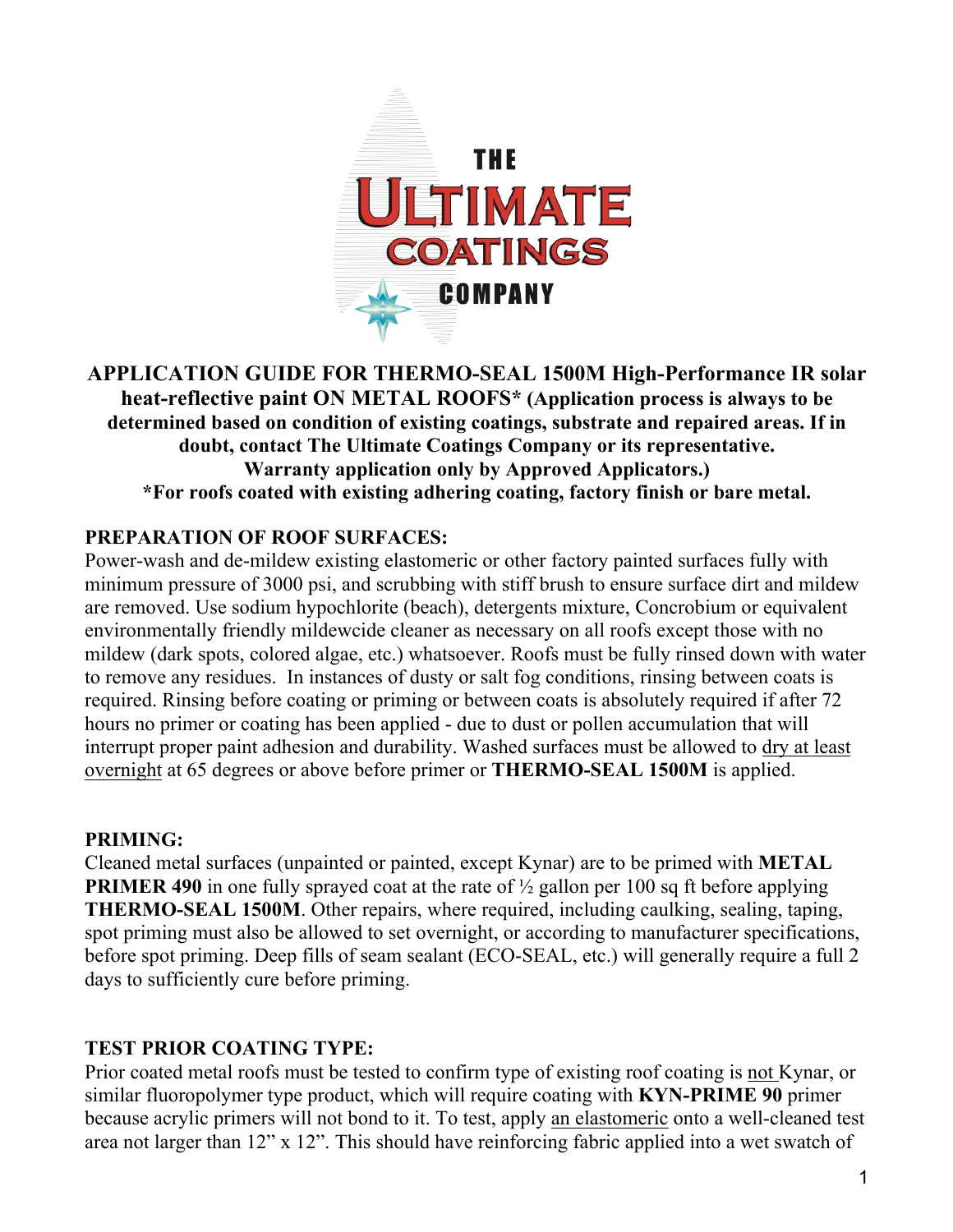the elastomeric coating and then recoated with the same to sandwich it in allowing a few inches to hang loose and not be adhered. Allow 2 full days drying time (more in colder weather) and then perform a pull test by tugging on the loose end of the fabric attempting to pull it off. If it strips off easily, with little or no residue left on the roof, (bottom side is shiny) then roof is Kynar coated and requires **KYN-PRIME 90 Primer**, **not METAL PRIMER 490**.

All bare metal is to be primed with **METAL PRIMER 490** in one fully sprayed coat prior to any **THERMO-SEAL 1500M** coating application. Other repairs, where required, including caulking, sealing, taping, priming must also be allowed to set overnight, or according to manufacturer specifications, before top-coating with **ULTIMATE COATINGS** products.

Prior coated metal roofs must be tested to ensure type of existing roof coating to determine suitability for coating before confirming any specification or warranty/guarantee. All roofs to be coated must have positive drainage with no ponding of water more than  $\frac{1}{4}$  past 48 hrs duration.

If weather is over 80 degrees Fahrenheit and there is direct sun that causes power-washing water to visibly evaporate, same day application of **THERMO-SEAL 1500M** may be done after 3hrs drying time of the washed surfaces. This may only be done when surfaces have cooled sufficiently. ALSO SEE below section titled "**WEATHER**".

# **APPLICATION:**

Primer coat: METAL PRIMER 490 (red, white, or grey as necessary) Initial coat: THERMO-SEAL 1500M (Full IR color) Second or Third coats: THERMO-SEAL 1500M (Full IR color)

## **COATING PROCEDURE:**

Apply by sprayer at a steady moderate pace from 12-18" above the roof surface. Rib risers or standing seams to be sprayed separately from flat sections for uniform coating thickness on all contours to ensure even coverage throughout, unless utilizing calibrated dual-tip spray sled or other dual-tip spray system.

# **RATE OF APPLICATION/COVERAGE:**

Cool Roof Specification only (no waterproofing): Apply 1.0 gallons upon each 10' x 10' square per coat at 55-80 degrees Fahrenheit (ideal). Minimum, apply 2 full coats**. Caution:** If applied thickness exceeds 1.0 gals per coat, mud-cracking can occur and topcoat may fail prematurely. Longer Warranty with increased gallons/millage application is required. Inquire with Manufacturer. See below for "**MILLAGE**" requirements.

## **Do not apply THERMO-SEAL 1500M on surfaces with a single coat**.

The coating will not perform correctly and will not last for the full warranty or guarantee.

## **NOTE: If needing ROOF WATERPROOFING, use ECO-THERM 2500 ELASTOMERIC.**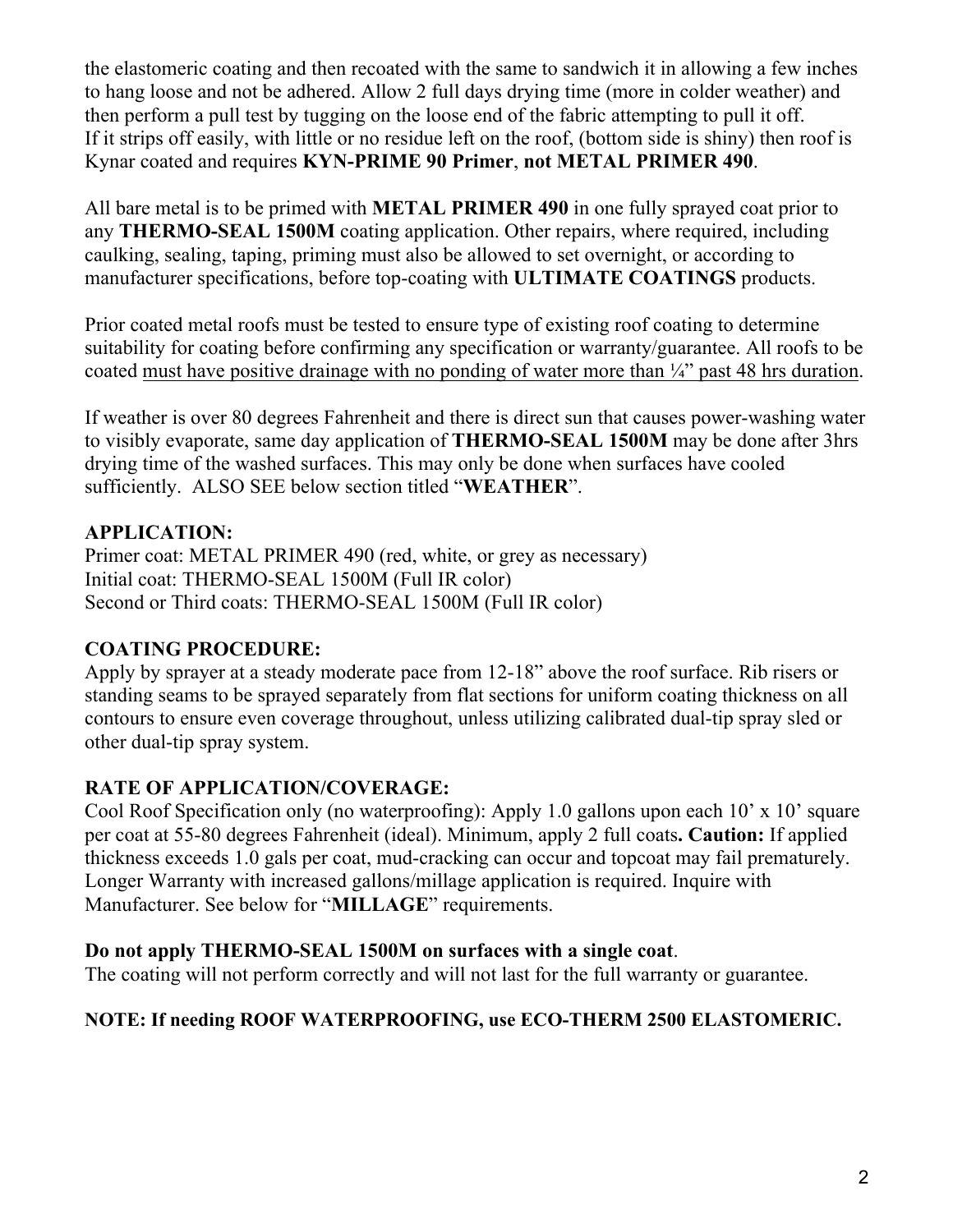# **EQUIPMENT:**

Commercial Airless sprayer: Capable of min. 2500 psi @ minimum 2.0 gallons per minute. Tip Orifice: .0019" to .0023" = Best tips 519 to 523 or 619 to 623 - okay).

Millage Gauge: Acquire one from a paint store and use to check first wet coat applied and confirm mil thickness. See spec below under "MILLAGE."

Spot Indirect Thermometer: For handheld reading of spot temperatures of roof surfaces.

#### **MILLAGE:**

Wet Film Thickness (WFT) must be NOT LESS than 9 mils applied  $\omega$  1.0 gallon rate per coat in 2 finish coats total. If done so, **Finished Dry Film Thickness (DFT) = 5-6 mils minimum.**

## **PLEASE NOTE:**

**Provided applicator follows these guidelines under warm weather, non-moist conditions, these values must comply in order to receive any warranty or guarantee from the Manufacturer. Photos of each stage of prep and product application must be make and work must be checked to assure millage. Suggested: Have your applicator/foreman check this work as work progresses.**

#### **Unless full use of all specified product is confirmed, stage photos and millage checks info submitted to Manufacturer before final signoff, Warranty or Guarantee cannot be issued.**

## **WEATHER**

Weather conditions that are cold or hotter will effect the coating build thickness and cure times. Colder weather will cause a greater quantity of product to be used because material is thicker. Hotter weather can cause more product to be used because material can dry overly fast.

Steady weather conditions at temperature of 60 to 85 F. is ideal. No rain or moisture expected within 24 hrs. Overnight and surface temperatures above 50 degrees. Fog, high humidity, lower temperatures will slow drying. Sticky surfaces after overnight dry means that **THERMO-SEAL** must be allowed to dry more fully before recoating.

#### **DO NOT APPLY when exterior air temperature is 90 degrees Fahrenheit or above. DO NOT APPLY when surface temperature exceeds 90 degrees Fahrenheit. DO NOT APPLY when nighttime temps will below 50 degrees.**

## **APPLICATOR RESPONSIBILITY:**

You must use good professional judgment and follow these guidelines or THERMO-SEAL will not bond properly and will blister and fail prematurely. In the case of Applicator failure to apply coating according to these product application guideline procedures, Applicator will be at fault when problems are determined to be due to application error and will not be able to be covered by product guarantee or any warrantee.

Photos must be taken before first application and at each application stage, as well as of the finished job per roof and supplied to **THE ULTIMATE COATINGS COMPANY for ANY confirmation of No-Peel Guarantee or Warrantee issuance.**